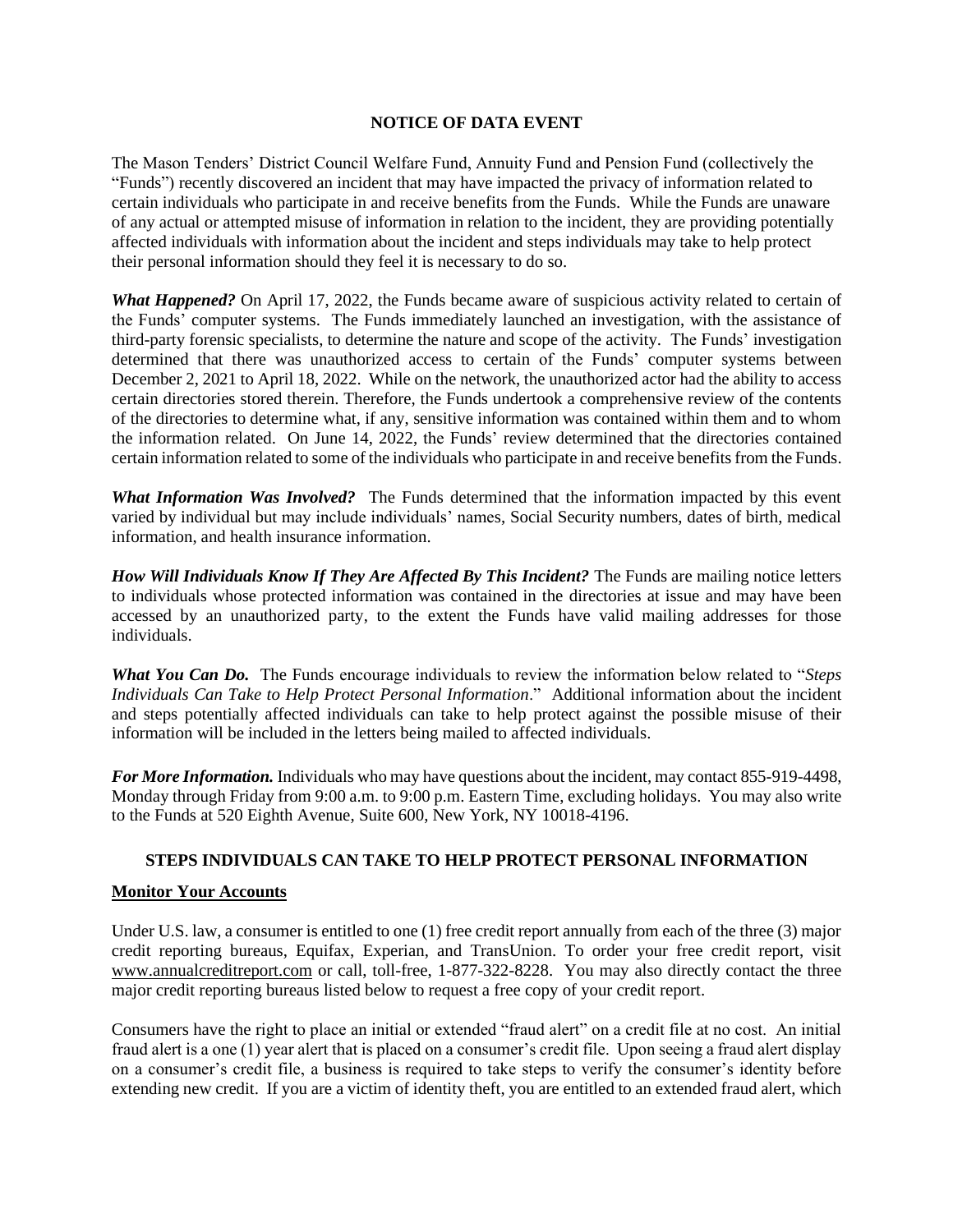is a fraud alert lasting seven (7) years. Should you wish to place a fraud alert on your credit report, please contact any one of the three (3) major credit reporting bureaus listed below.

As an alternative to a fraud alert, consumers have the right to place a "credit freeze" (also known as a security freeze) on a credit report, free of charge. This will prohibit a credit bureau from releasing information in the credit report without the consumer's express authorization. The credit freeze is designed to prevent credit, loans, and services from being approved in your name without your consent. However, you should be aware that using a credit freeze to take control over who gets access to the personal and financial information in your credit report may delay, interfere with, or prohibit the timely approval of any subsequent request or application you make regarding a new loan, credit, mortgage, or any other account involving the extension of credit. Pursuant to federal law, you cannot be charged to place or lift a credit freeze on your credit report. To request a security freeze, you will need to provide the following information:

- 1. Full name (including middle initial as well as Jr., Sr., II, III, etc.);
- 2. Social Security number;
- 3. Date of birth;
- 4. Addresses for the prior two (2) to five (5) years;
- 5. Proof of current address, such as a current utility bill or telephone bill;
- 6. A legible photocopy of a government-issued identification card (state driver's license or ID card, military identification, etc.); and
- 7. A copy of either the police report, investigative report, or complaint to a law enforcement agency concerning identity theft if you are a victim of identity theft.

Should you wish to place a fraud alert or credit freeze, please contact the three major credit reporting bureaus listed below. Unlike a fraud alert, you must separately place a credit freeze on your credit file at each credit reporting company.

| Equifax                                  | <b>Experian</b>                | <b>TransUnion</b>                  |
|------------------------------------------|--------------------------------|------------------------------------|
| https://www.equifax.com/personal/credit- |                                | https://www.transunion.com/credit- |
| report-services/                         | https://www.experian.com/help/ | help                               |
| 1-888-298-0045                           | 1-888-397-3742                 | 1-833-395-6938                     |
| Equifax Fraud Alert, P.O. Box 105069     | Experian Fraud Alert, P.O. Box | TransUnion Fraud Alert, P.O. Box   |
| Atlanta, GA 30348-5069                   | 9554, Allen, TX 75013          | 2000, Chester, PA 19016            |
| Equifax Credit Freeze, P.O. Box 105788   | Experian Credit Freeze, P.O.   | TransUnion Credit Freeze, P.O.     |
| Atlanta, GA 30348-5788                   | Box 9554, Allen, TX 75013      | Box 160, Woodlyn, PA 19094         |

## **Additional Information**

You can further educate yourself regarding identity theft, fraud alerts, security freezes, and the steps you can take to protect yourself by contacting the consumer reporting agencies, the Federal Trade Commission, or your state Attorney General.This notice has not been delayed because of a law enforcement request.

The Federal Trade Commission can be reached at: 600 Pennsylvania Avenue NW, Washington, DC 20580; www.identitytheft.gov; 1-877-ID-THEFT (1-877-438-4338). The Federal Trade Commission also encourages those who discover that their information has been misused to file a complaint with them. You can obtain further information on how to file such a complaint by way of the contact information listed above. You also have the right to file a police report if you ever experience identity theft or fraud. Please note that in order to file a report with law enforcement for identity theft, you will likely need to provide